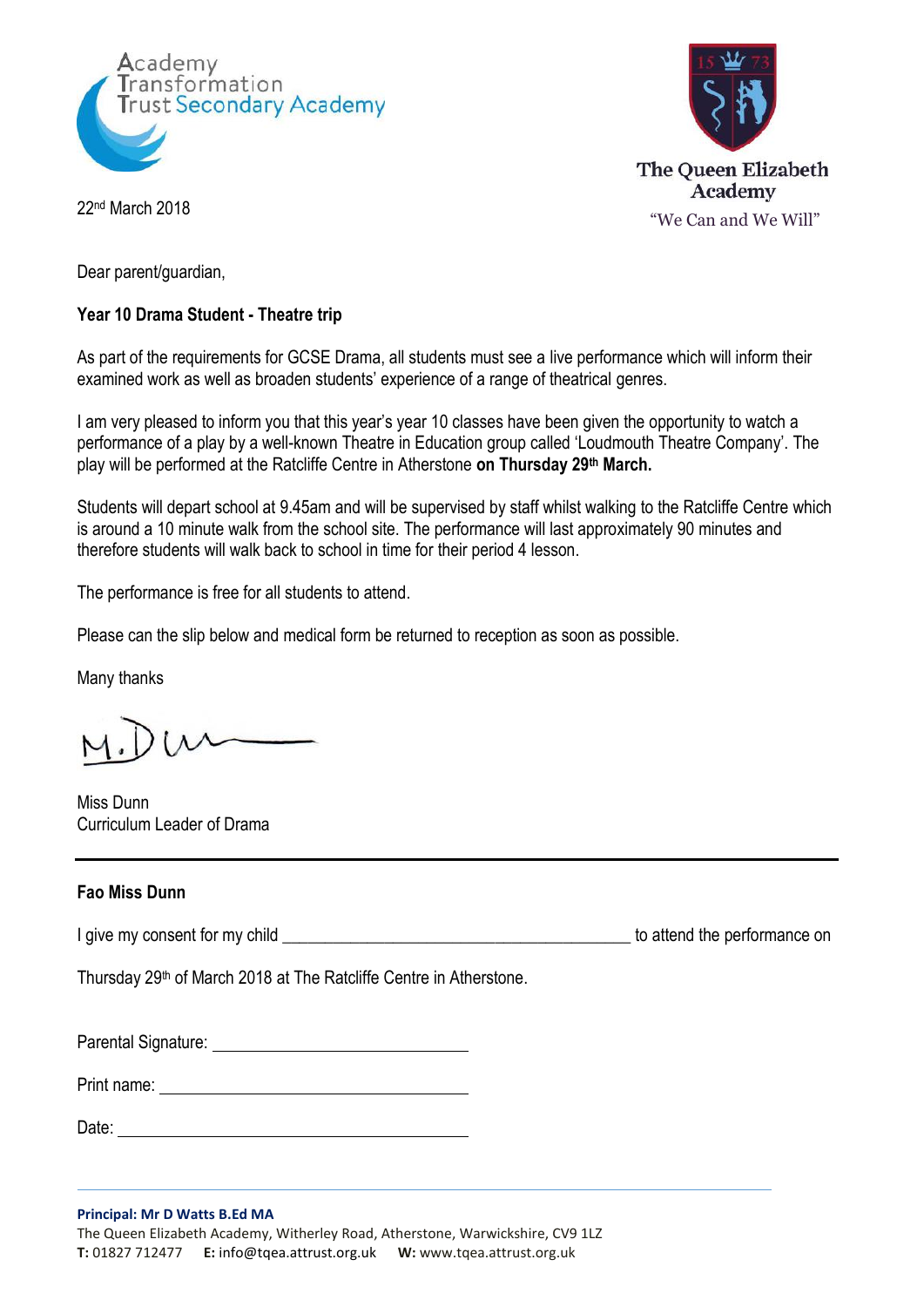| TQEA<br><b>Consent to Visits, Medical Details and Treatment Form (OSA2)</b> |                |                  |
|-----------------------------------------------------------------------------|----------------|------------------|
|                                                                             |                |                  |
|                                                                             |                |                  |
|                                                                             |                |                  |
|                                                                             | Male $\square$ | Female $\square$ |
|                                                                             |                |                  |
|                                                                             |                |                  |
|                                                                             |                |                  |
| Emergency contact telephone numbers (home / mob / work)                     |                |                  |
|                                                                             |                |                  |
|                                                                             |                |                  |
|                                                                             |                |                  |
|                                                                             |                |                  |
|                                                                             |                |                  |
| Known Medical Conditions / Medications:                                     |                |                  |
|                                                                             |                |                  |
|                                                                             |                |                  |
|                                                                             |                |                  |
| Known allergies:                                                            |                |                  |
|                                                                             |                |                  |
|                                                                             |                |                  |